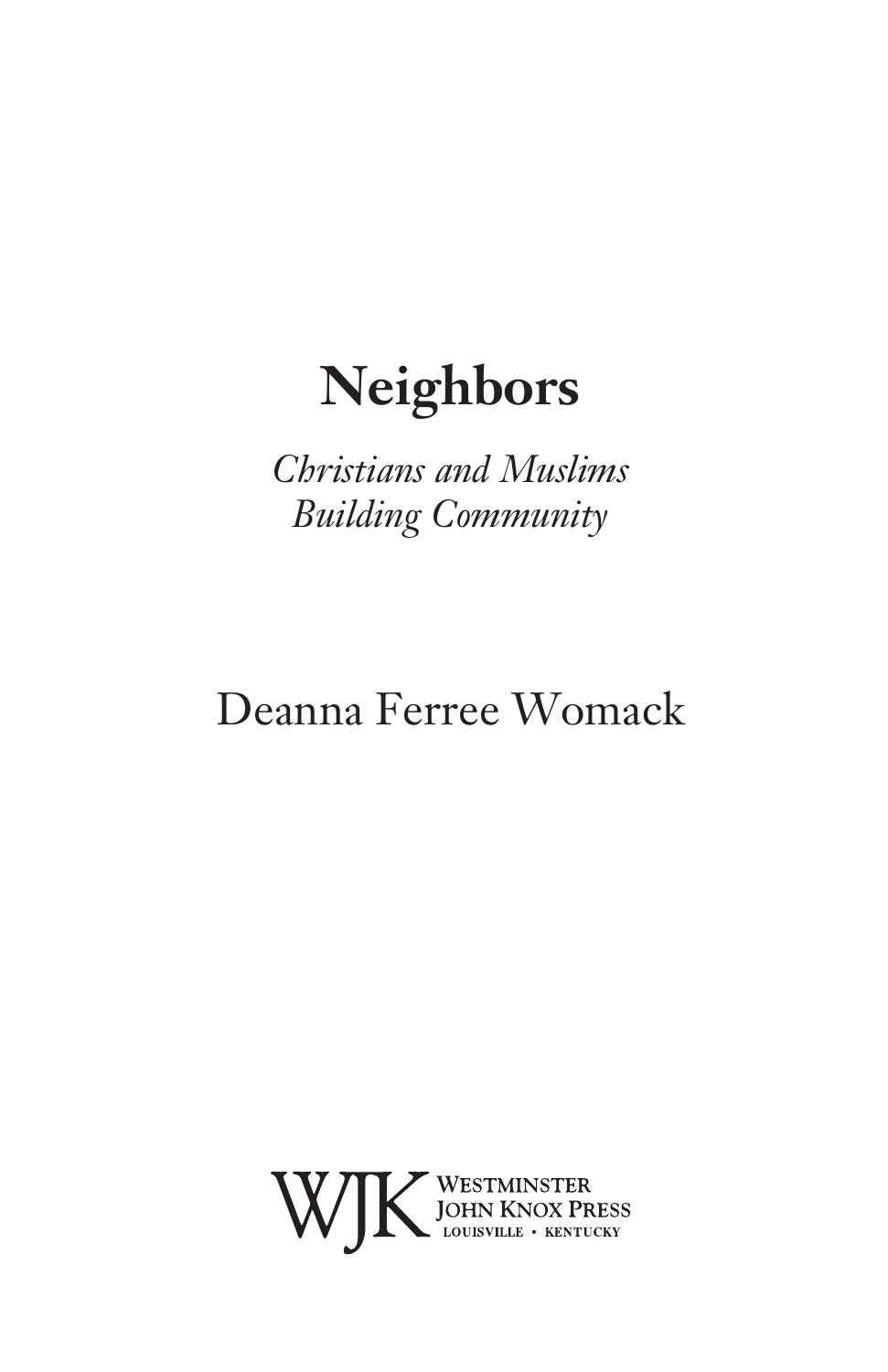## Contents

|    | List of Figures                                      | ix           |  |
|----|------------------------------------------------------|--------------|--|
|    | Preface                                              |              |  |
|    | Introduction                                         | $\mathbf{1}$ |  |
|    | Part 1: When Our Neighbors Have a Different Religion |              |  |
| 1. | <b>Religious Diversity Starts at Home</b>            | 9            |  |
| 2. | God Calls Us to Engage with Our Muslim Neighbors     | 19           |  |
| 3. | Changing Our Minds about Other Religions             | 31           |  |
|    | <b>Part 2: Christian-Muslim Encounters</b>           |              |  |
| 4. | Christian Life in the Islamic Middle East            | 49           |  |
| 5. | The Deep Roots of Islam in America                   | 65           |  |
| 6. | American Muslims Today                               | 77           |  |
|    |                                                      |              |  |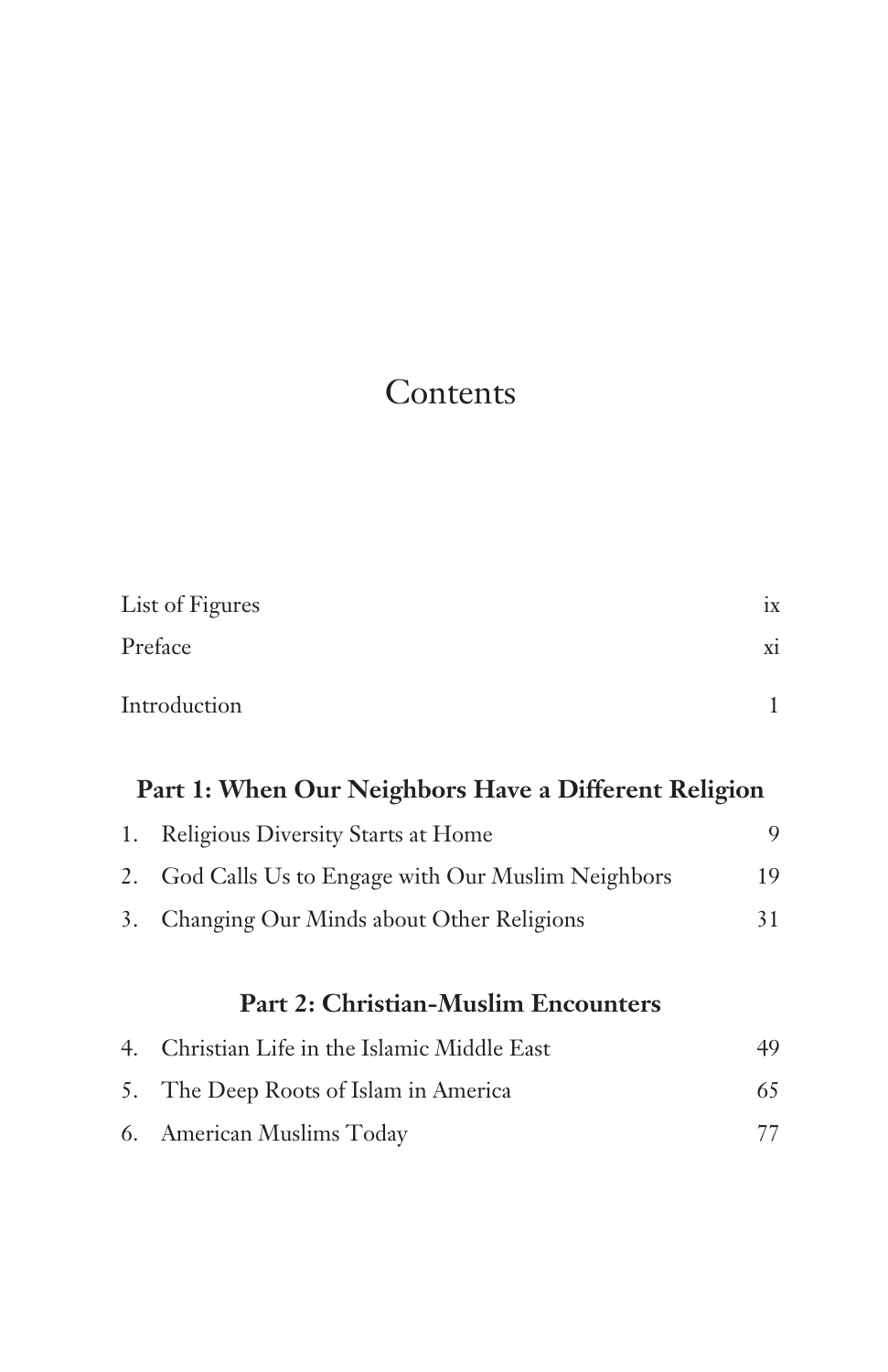## viii Contents

### **Part 3: From Neighborly Commitment to Working Together**

|                           | 7. Opening Our Ears to Muslim Neighbors | 95  |
|---------------------------|-----------------------------------------|-----|
|                           | 8. Cultivating Interfaith Awareness     | 107 |
|                           | 9. Resources for Building Community     | 127 |
| Afterword by Roshan Iqbal |                                         | 145 |
| Glossary of Arabic Terms  |                                         | 151 |

## **Appendixes**

| 155 |
|-----|
| 158 |
| 165 |
| 181 |
|     |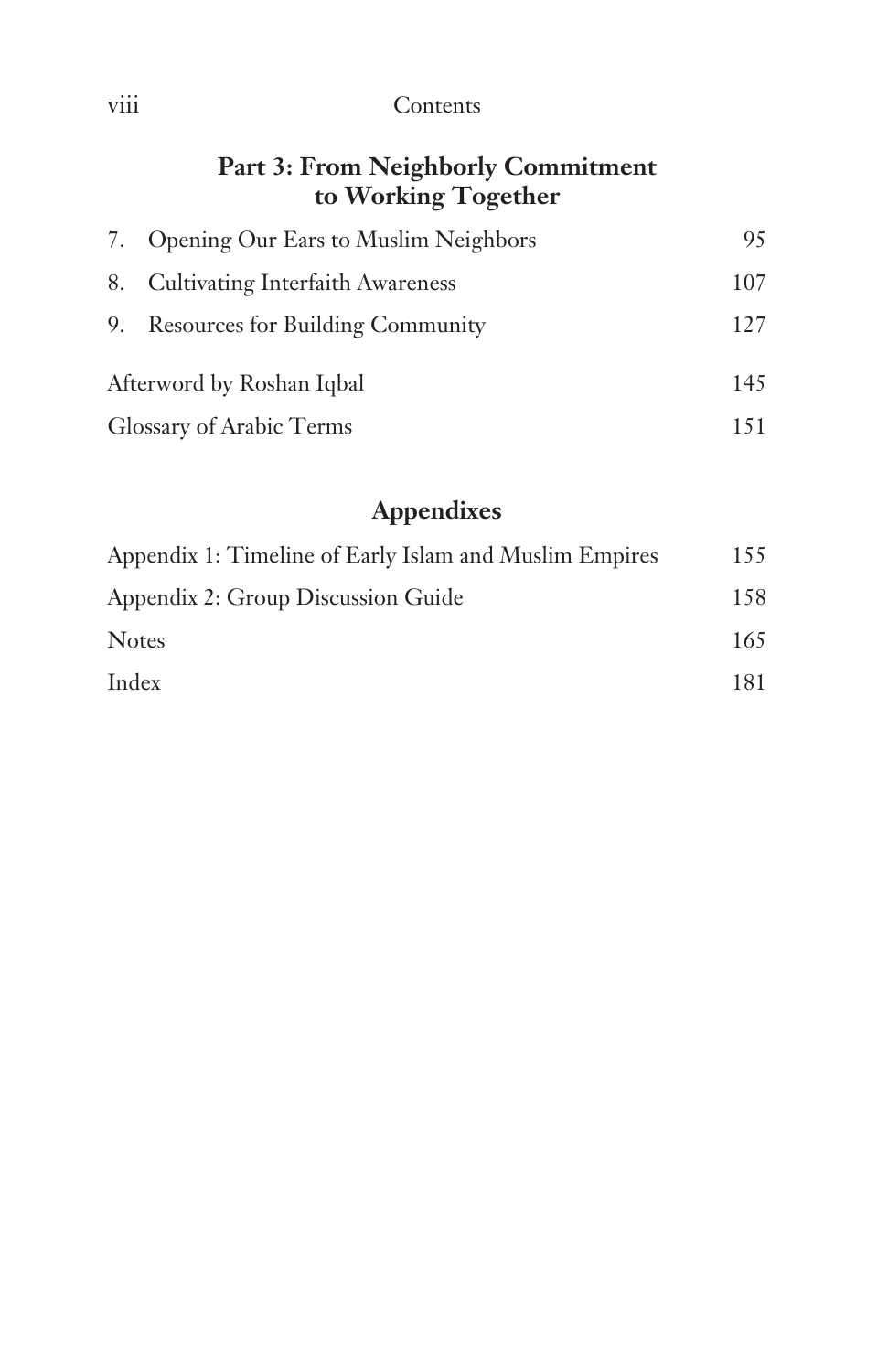## List of Figures

| 1.1 | US Religious Affiliations in 2014                                          | 12         |
|-----|----------------------------------------------------------------------------|------------|
| 1.2 | US Religious Affiliations in 2050                                          | 13         |
| 4.1 | Top Ten Countries with the Largest<br><b>Muslim Populations</b>            | 51         |
| 4.2 | Middle East Map with Capitals of Past<br>Islamic Empires                   | 56         |
| 4.3 | Timeline of Muslim Political Rule in<br>the Middle East                    | 57         |
| 6.1 | Ways of Being Muslim in America                                            | 81         |
| 8.1 | The Developmental Model of Intercultural<br>Sensitivity                    | 119        |
| 8.2 | The Model of Interreligious Awareness                                      | $122 - 23$ |
| 8.3 | From Minimization to Acceptance (Goal 2)                                   | 124        |
| 8.4 | Increasing Engagement: Acceptance,<br>Adaptation, Integration              | 125        |
| 9.1 | Examples of Dialogue: Shared Life,<br>Common Action, Theological Exchange, |            |
|     | and Religious Experience                                                   | $134 - 35$ |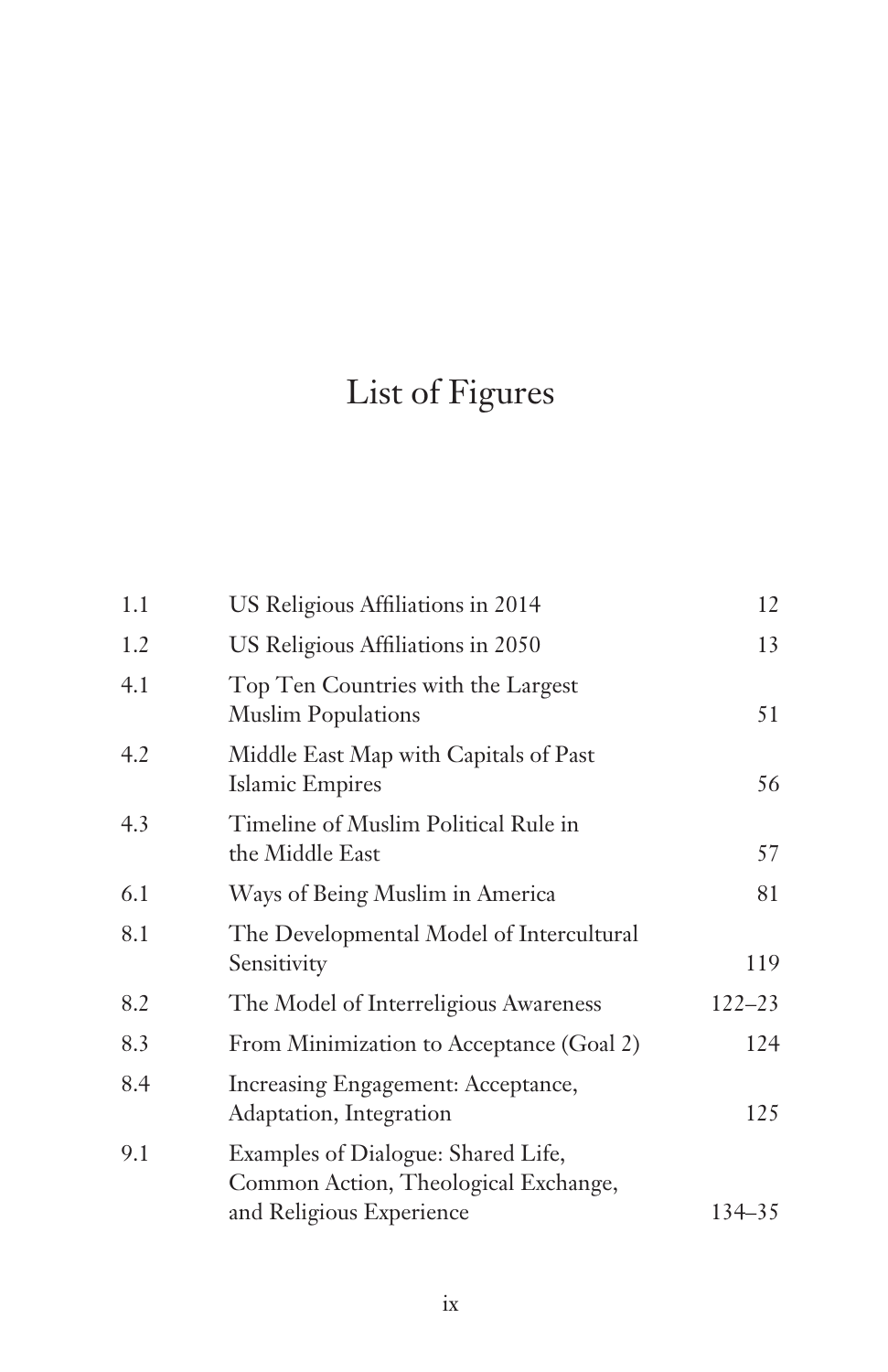## Preface

Imagine the year 2050. In that year, researchers say, the global Muslim population will grow to equal the global Christian population. By 2050 the American Muslim community will have doubled its size since the early twenty-first century. Researchers also predict that American Muslims will still be a tiny 2.5 percent of the US population. While that can mean twice as many opportunities for us Christians to build friendships with our Muslim neighbors, it can also mean twice as many chances for us to turn away, to give in to fear, to spread hate.

What will our children say about us three decades from now? What will they say about our current era, in which differences divide Americans at every turn? What will they say about 9/11 and its impact on Christian views of Islam? What will they say about the multimilliondollar Islamophobia industry that makes money off our fears? Or about the anti-Muslim hate crimes that skyrocketed after 9/11 and spiked again in recent years? Will our children say that we stood by in silence or that we lived out our Christian faith?

This book is an invitation to fellow US Christians to imagine a better future for Christian-Muslim relations in our nation. It calls us to imagine something better and to work together to make it a reality. We can't wait thirty more years. Now is the time to change. It is time to be the neighbors Christ called us to be. It is time to start building Christian-Muslim community.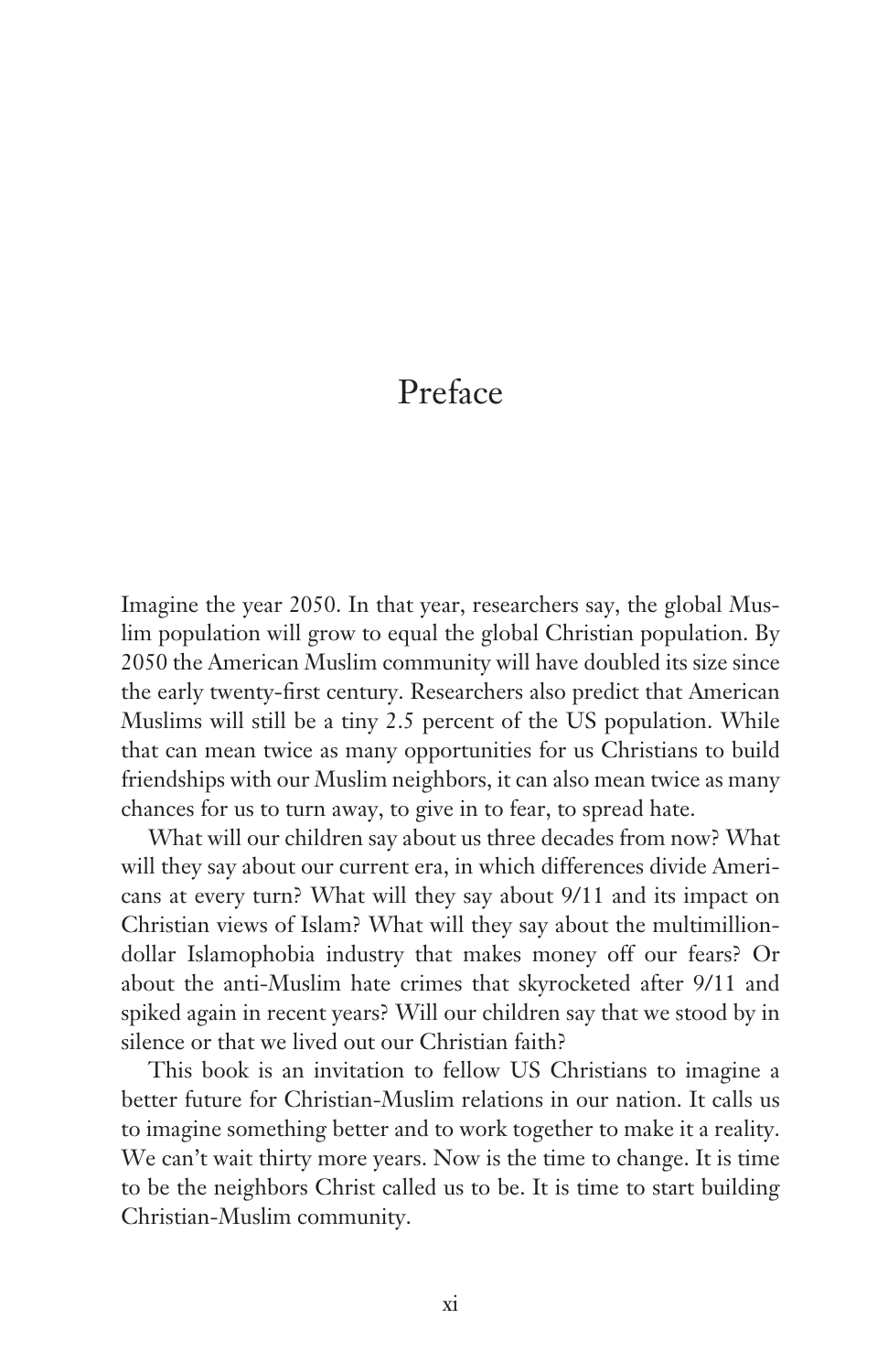#### xii Preface

This is a book for American Christians of all backgrounds who want to know more about their American Muslim neighbors. I could not have written it without the help of Christian pastors, Muslim dialogue partners, and many other friends and colleagues. They read early drafts, offered suggestions, and kindly corrected my mistakes. For this I am especially grateful to Roshan Iqbal, Younus Mirza, Kemal Budak, Rahimjon Abdugafurov, Shlomo Pill, Susan Reynolds, Terra Winston, Anne Fyffe, Kristin Willett, Jessica Ferree, Tala AlRaheb, Helen Hines, Salmoon Bashir, and my ever-supportive husband, Mike. Others from whom I have learned much about Islam and Christian-Muslim relations in Atlanta include Khalil Abdullah, Farida Nurani, Fairyal Halim, Mansa Bilal Mark King, Abbas Barzegar, and Isam Vaid. Roshan Iqbal, who so graciously agreed to write the afterword, deserves a second word of thanks. It was a delight to share this writing process with Roshan. Her contribution draws us deeper into interfaith reflection and spurs us on to more meaningful dialogue. Lastly, I mention with gratitude my editor and writing coach Ulrike Guthrie, and Bob Ratcliff at Westminster John Knox Press, who made this publication possible.

I dedicate this book to my father, Greg Ferree—who gave feedback on the entire manuscript—in honor of his retirement after four decades of Christian ministry.

> June 16, 2019 Atlanta, Georgia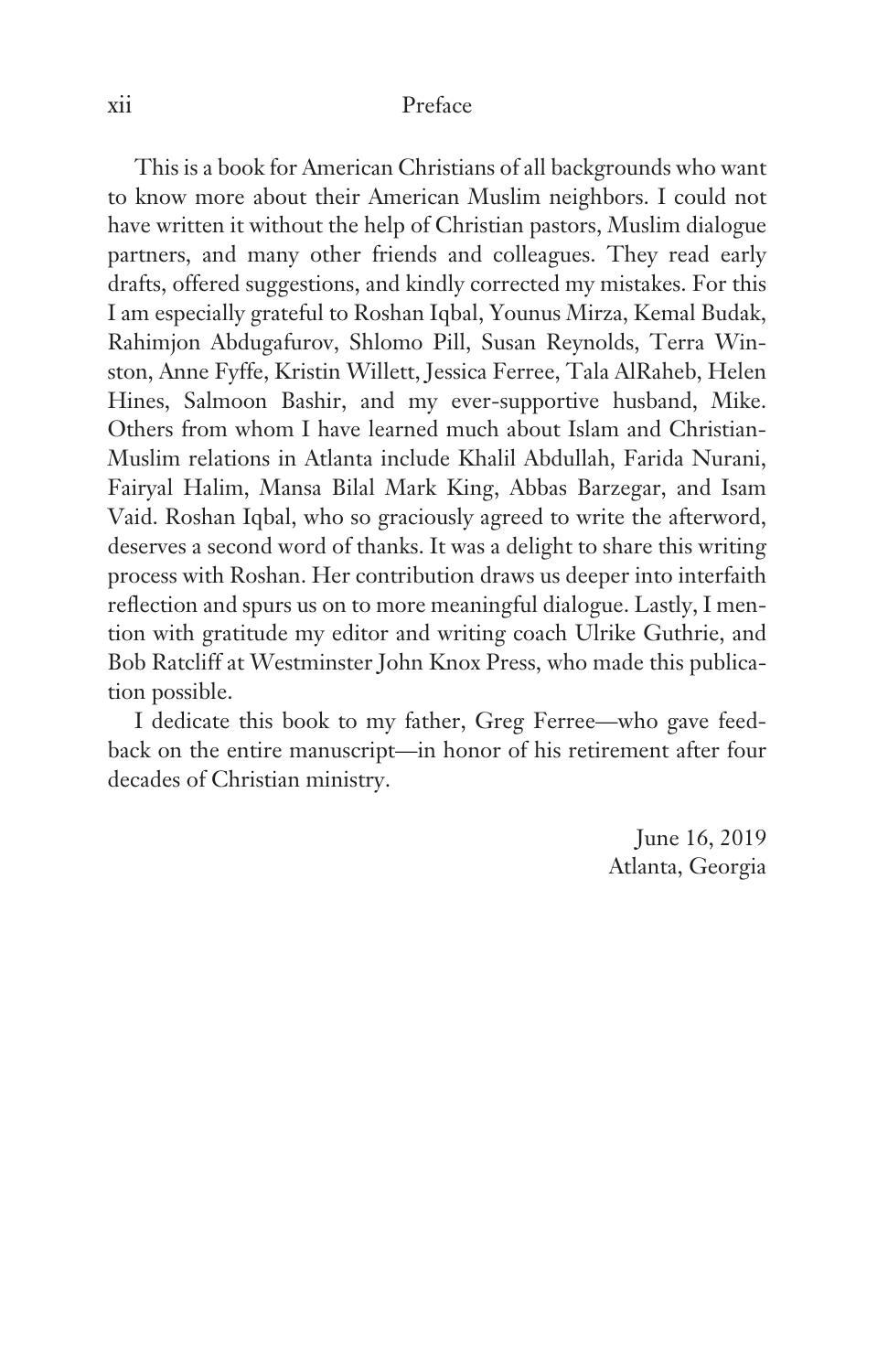## Introduction

We Christians and Muslims in the United States find ourselves at a turning point. We can either talk to and learn from one another, or we can slide into yet more fear, distrust, and division. Positive things have come from the increasing diversity of our country, things like conversation about what we share as worshipers of the God of Abraham. Yet that same diversity gives rise to fear and resentment. Too often that fear focuses on Muslims. Too often politicians and religious leaders fuel that fear in order to boost their own power.

This culture of suspicion and fear has led to acts of violence against American Muslims, seen especially in the aftermath of the terrorist attacks on September 11, 2001. Such irrational attacks have targeted people for how they dress or what they look like. The first person killed in apparent revenge for 9/11 was Balbir Singh Sodhi, a member of the Sikh religion. His assailant wrongly thought that Sodhi's turban (common among Sikh males) meant that he was Muslim. In the same way, Muslim women wearing the headscarf known as a **hijab**<sup>1</sup> (pronounced *hee-jab*) have been harassed and physically assaulted*.*

Other violent attempts have been coordinated by hate groups, some with Christian affiliations. Three white militia men calling themselves "the Crusaders" were convicted in 2018 for plotting to bomb an apartment building in which Somali Muslims were known to reside in Garden City, Kansas.<sup>2</sup> That is just one instance of the pervasive anti-Muslim violence in the United States. In March and May of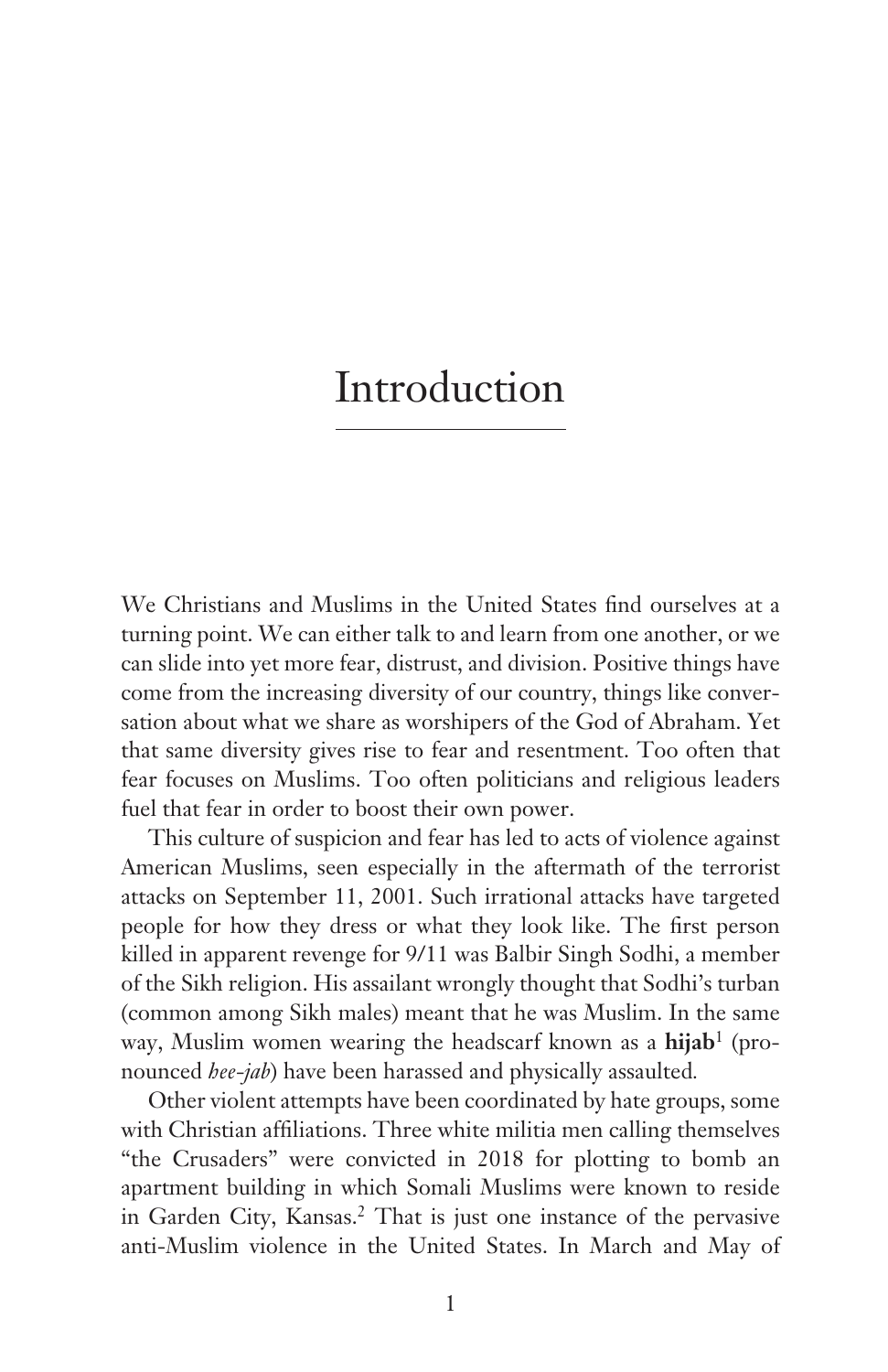2019, someone set fire to mosques in New Haven, Connecticut, and in Escondido, California. Law enforcement officers have investigated both incidents of arson as potential hate crimes.<sup>3</sup> While finishing this book, I learned about shots fired into a Muslim family's home in Ohio, about an Indian American teen in California being intentionally struck by a motorist, and about a Muslim man being verbally attacked and physically assaulted on a New Jersey train.

These examples show that lives are at stake. The time is now for Christians to respond. Most of us are not haters; most of us have not and would not engage in violence against Muslims or anyone else. But too many of us still view Muslims with suspicion and unease, if not fear. Too many of us have bought into the story that Christians have always been in conflict with Muslims and always will be. Too many of us have perpetuated such stories of violence ourselves, repeating the language we've heard in the media. Too few of us have looked for ways to live at peace with our Muslim neighbors.

How we think and speak about Islam in our homes, churches, and communities affects the ways we behave toward Muslims. How we react (or fail to react) to injustices against our Muslim neighbors sends a message about what it means to be Christian. Thus, our faith is also at stake. Our fellow American citizens represent just about every religious (and nonreligious) group on the planet. We Christians need to get along with all of them. But at the present moment, we need to reach out particularly to our Muslim neighbors. This book will help you, the reader, pursue that goal in three ways:

- 1. It will tell you the true story of how Christians and Muslims have related to one another, especially here in the United States.
- 2. It will help you build positive, lasting relationships with Muslims in your community.
- 3. It will help you take the first steps toward face-to-face conversation with Muslim partners.

This book is a guide for church members, pastors, and other Christians. Whether you are from a big city (like Atlanta, where I now live) or a rural area (like the small town where I grew up), it can help you understand the Muslim members in your local, national, or global community.

We Christians do not need to be experts in Islamic studies to build positive relations with our Muslim neighbors. But we may need some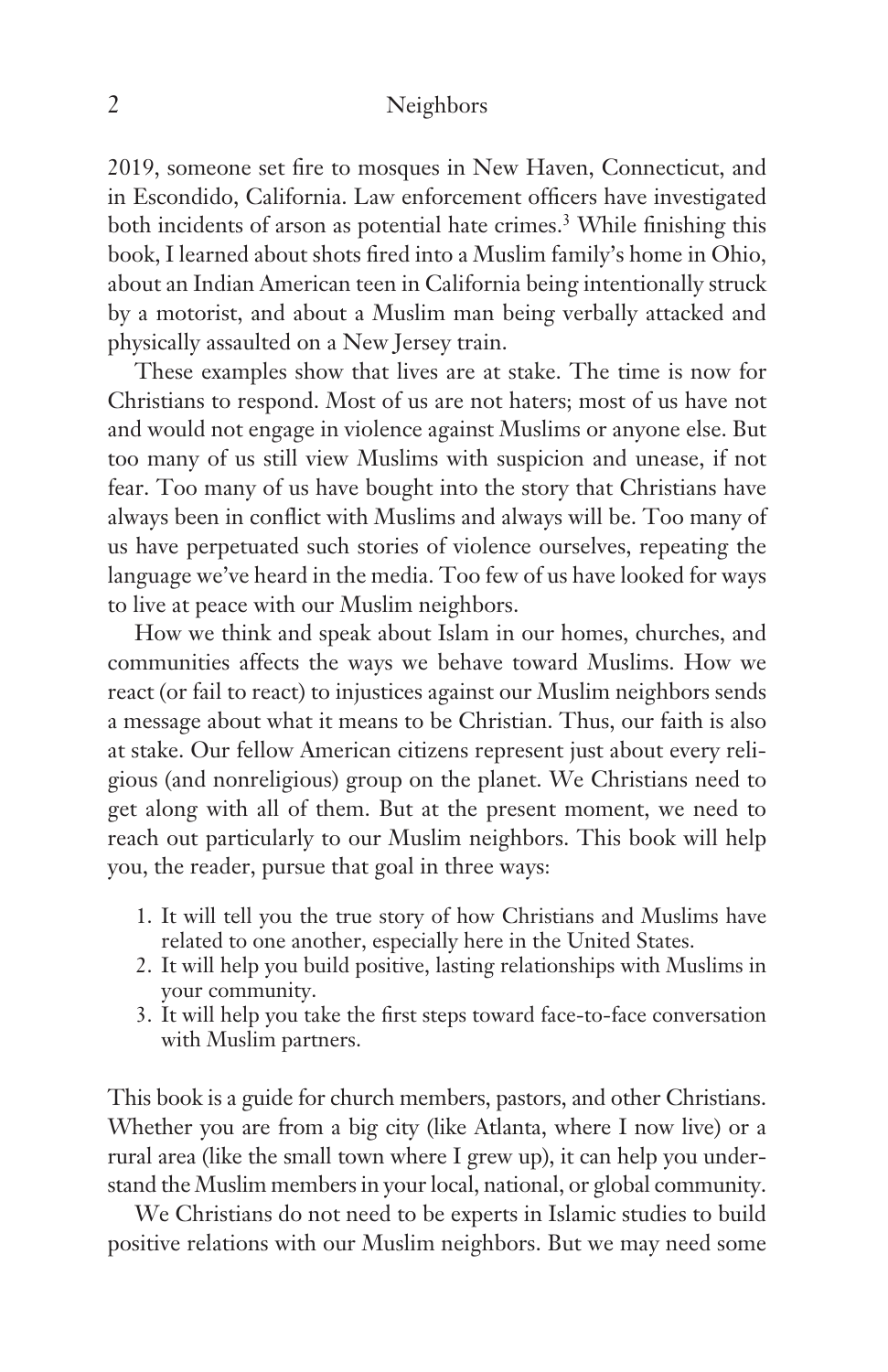#### Introduction 3

guidance to navigate the messages about Islam that we encounter all around us. If you have a smartphone or computer, if you are plugged into social media, chances are good that you have run across negative pictures or stories about Islam. It is easy to believe the worst about people when we encounter them from the anonymity of a screen. By encouraging personal interactions, this book can help relieve the fear and anxiety that so many of us experience in thinking about the followers of Islam.

God is calling us to get to know our Muslim neighbors. They are children of God like everyone else. In fact, the Arabic word *muslim* simply means one who conscientiously surrenders to or makes peace with God.4 If we want to follow Jesus in this society of many religions, we have to welcome everyone just as he did. That means even—no, especially—our Muslim friends.

### **INTERFAITH, INTERRELIGIOUS, AND MULTIFAITH**

Before we go much further, a word about terminology. Some people prefer the term "interfaith," and others use "interreligious."5 I use these two concepts interchangeably to describe what happens when people of different religious backgrounds encounter one another.<sup>6</sup> Interfaith or interreligious *relations* are the positive or negative ways that people of different faiths interact. This book also speaks about interfaith or interreligious *dialogue*, meaning the practice of *positive* relations through face-to-face interaction. Such relations and interactions may occur in formal or informal settings of conversation and cooperation.

Christian-Muslim understanding depends on a commitment to dialogue, and dialogue can take many forms. The following list of possibilities, taken from a 1990s Vatican document, builds on decades of interfaith work:

- a) The *dialogue of life*, where people strive to live in an open and neighborly spirit, sharing their joys and sorrows, their human problems and preoccupations.
- b) The *dialogue of action,* in which Christians and others collaborate for the integral development and liberation of people.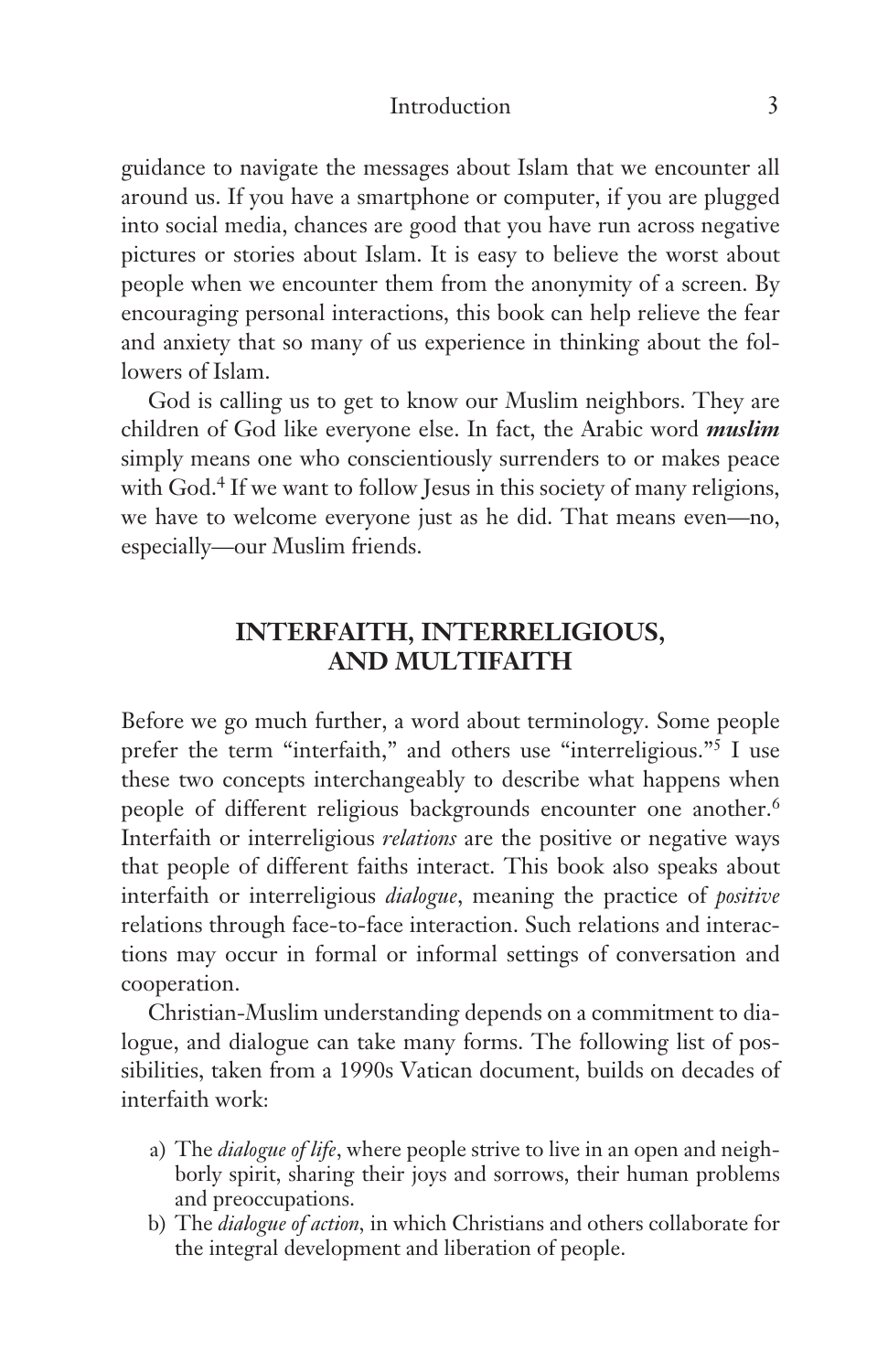- c) The *dialogue of theological exchange,* where specialists seek to deepen their understanding of their respective religious heritages and to appreciate one another's spiritual values.
- d) The *dialogue of religious experience,* where persons, rooted in their own religious traditions, share their spiritual riches, for instance with regard to prayer and contemplation, faith and ways of searching for God or the Absolute.7

Such dialogue is necessary because we belong to a *multifaith* society, a nation of many faiths. The United States is so religiously diverse today that interfaith contact is actually inevitable. Whether we Americans are religious or not, we practice some form of interreligious relations whenever we encounter people of other faiths. Yet *meaningful* interreligious engagement requires commitment and practice. It also requires tools and guidelines, like the ones provided in this book.

### **THINKING ABOUT ISLAM**

We American Christians need to do more than simply live our lives in a multifaith society. God calls us to more intentional engagement with Muslims. The first step is to reconsider what we know and think about Islam. The Christians I meet in churches, schools, and on the soccer field sidelines usually wonder three things about Islam:

- 1. What do Muslims believe?
- 2. Is Islam a violent religion?
- 3. Is Islam oppressive to women?

The first question is often an attempt to compare Islamic and Christian beliefs and, sometimes, to prove that Islam falls short. Some Christians have the issue of salvation in mind. Others want to know how Muslims practice their beliefs. Such questions about Muslim religious life can helpfully take us beyond religious judgments to recognize Muslims as individuals who live out their faith in a variety of ways. We can then challenge the narrow views that have recurred in American Christian talk about Islam for centuries.

The second question above signals one such common Christian notion about Islam. So does the related question about Muslim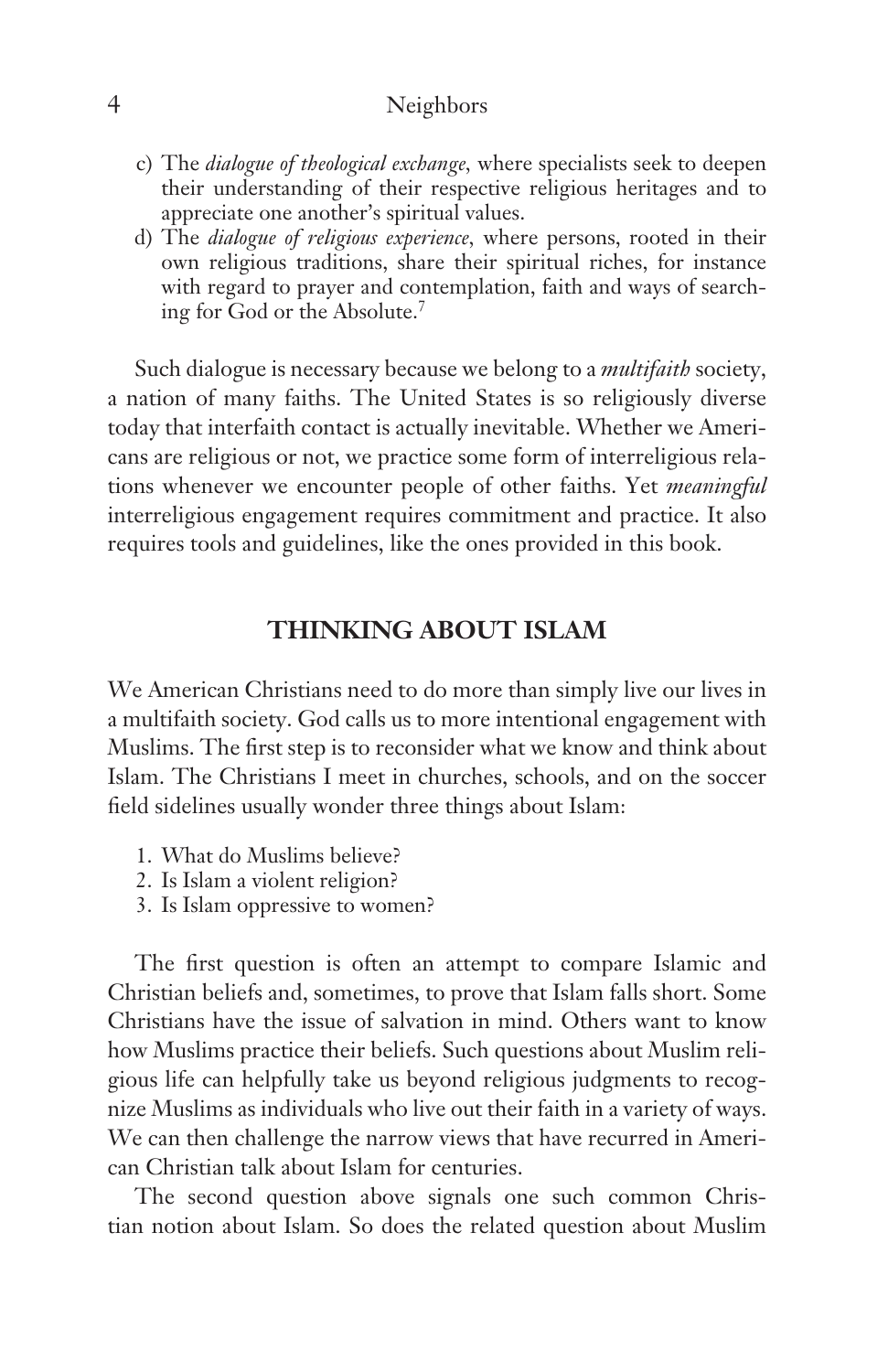#### Introduction 5

women. Usually the tone of such questions presumes a set answer: *Isn't Islam violent and oppressive to women?* Or, suggesting the opposite view, someone may ask: *Isn't Islam actually a religion of peace?* While this question is more positive, both are simplistic. We know that all religions can be oppressive and people of any faith may choose violence instead of following what their religion teaches them about peace (for examples in Christianity one need look no further than the Crusades or the KKK). With 1.8 billion members worldwide, Islam is no exception.8 Yet acknowledging this fact brings us only a bit closer to positive relationships between Christians and Muslims in America.

Those three questions above about violence, oppression of women, and Muslim beliefs can take us only so far too. You will know enough about Islam to formulate thoughtful answers to all three questions by the end of this book. *Building interfaith friendships, however, isn't about answering Christian questions about Islam. Instead, building Christian-Muslim community requires the proper attitude.* 

This may be why Christian-Muslim misunderstandings persist despite the mountains of knowledge in our libraries on Islamic beliefs and practices. For years we have relied on a "book-centered" approach to understanding Islam and other religions of the world. Scholars (usually male religious leaders and academics in Europe and America) studied books (usually scriptures) and then wrote more books about them. While we now know that this is only one way of learning about religions,<sup>9</sup> we still seek book-knowledge about Islam when the news stream makes us suspicious and fearful about Muslims in general, and US Muslims in particular.

Book knowledge is a worthy goal. But as I noted earlier, Christians in the United States do not need to become specialists in Islam to be good neighbors to Muslims. I suggest a more holistic way of learning about Islam and contemporary Christian-Muslim relations. Learning about religion ought to activate the *mind* (cognitive knowledge) along with the *heart* (emotions and feelings) and the *hands* (kinesthetic learning, attained by doing).10 This approach to learning fits well with the guidelines for interfaith engagement that I recommend in my classes:

1. *Change your thinking.* Religions are *living* faiths. So think about people of different faiths—not abstract principles or homogenous, unchanging groups.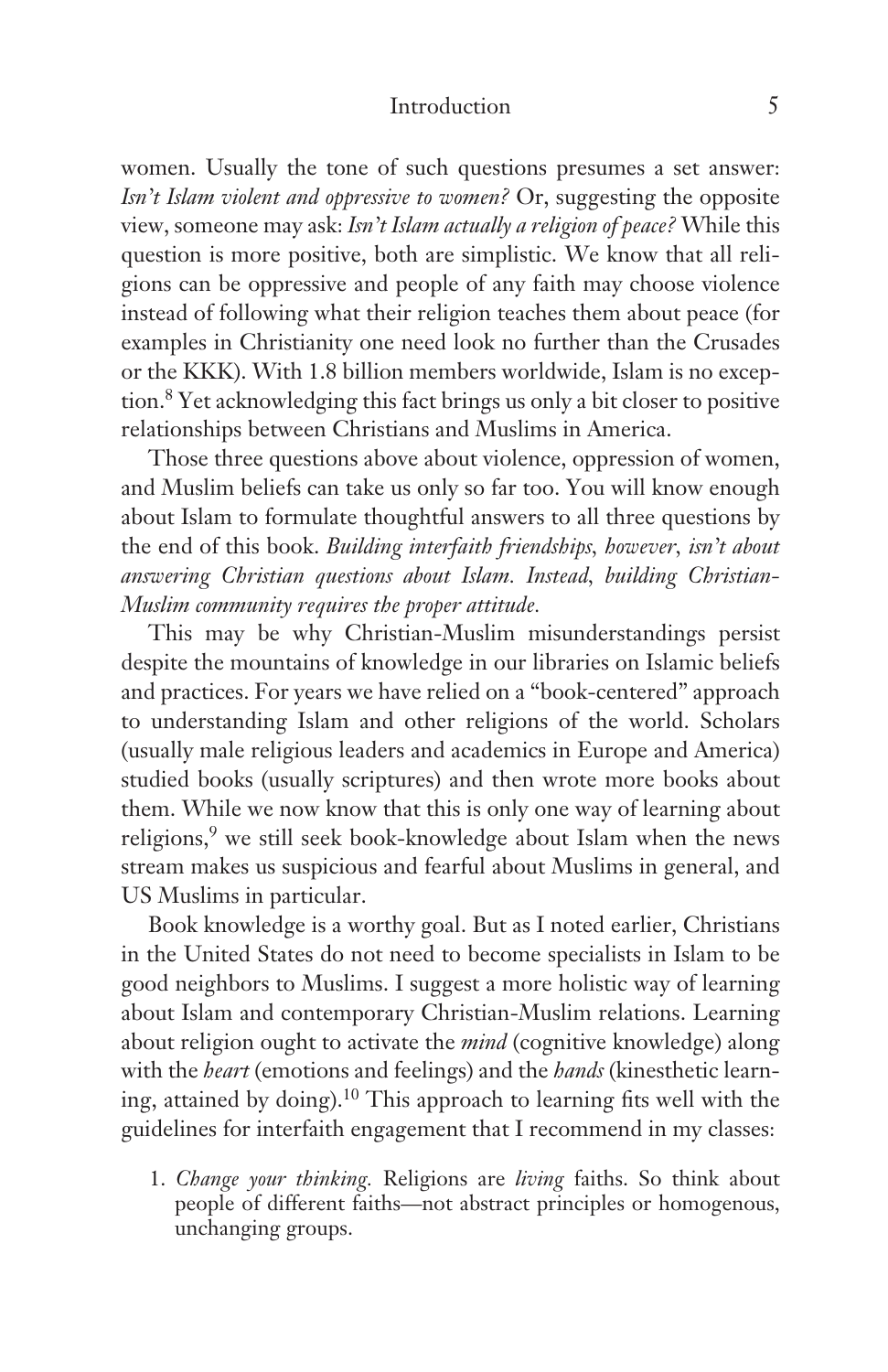- 2. *Consider your attitude.* Be self-evaluative, reflective, and open to learning from people of other faiths.
- 3. *Take action.* Build interfaith friendships. Find concrete ways to support your Muslim neighbors.

By encouraging hands-on interactions with Muslims, this threefold approach can help us understand our Muslim neighbors far better than book-knowledge alone. It can help us gain more nuanced knowledge of Islam through collaboration and conversation with Muslims in our communities. Through practical work alongside our Muslim neighbors, we can gain such essential skills as learning mosque etiquette and facilitating dialogue between groups of Christians and Muslims. But the *heart* is what moves us from knowledge to action. That means that American Christians must now act before we fall into more fear and distrust. And we need the motivation, conviction, and open attitude to make that action possible.

#### **HOW TO USE THIS BOOK**

Each chapter of this book opens with a set of questions that will prepare you to connect the chapter with your own life. This is essential because respectful interreligious dialogue must begin at home, so to speak. We do not need to be experts on Islam, but we do need to know where we come from as Christians and what God calls us to believe, to be, and to do. Nevertheless, if you want to understand the basics of Muslim religious life before moving further, then you may find the sketch of Islamic beliefs and practices in the introduction to part 2 helpful (see pages 47–48). At the back of the book you will find a discussion guide for group study, a timeline, and a glossary of Arabic terms related to Islam (these terms are in boldface the first time they appear in the book). Changes may occur over time if you read this book introspectively and look for opportunities to engage with your non-Christian neighbors along the way. Indeed, the book's goal of facilitating stronger Christian-Muslim relationships in America will not come to fruition without your movement from thoughtful conviction to concrete action.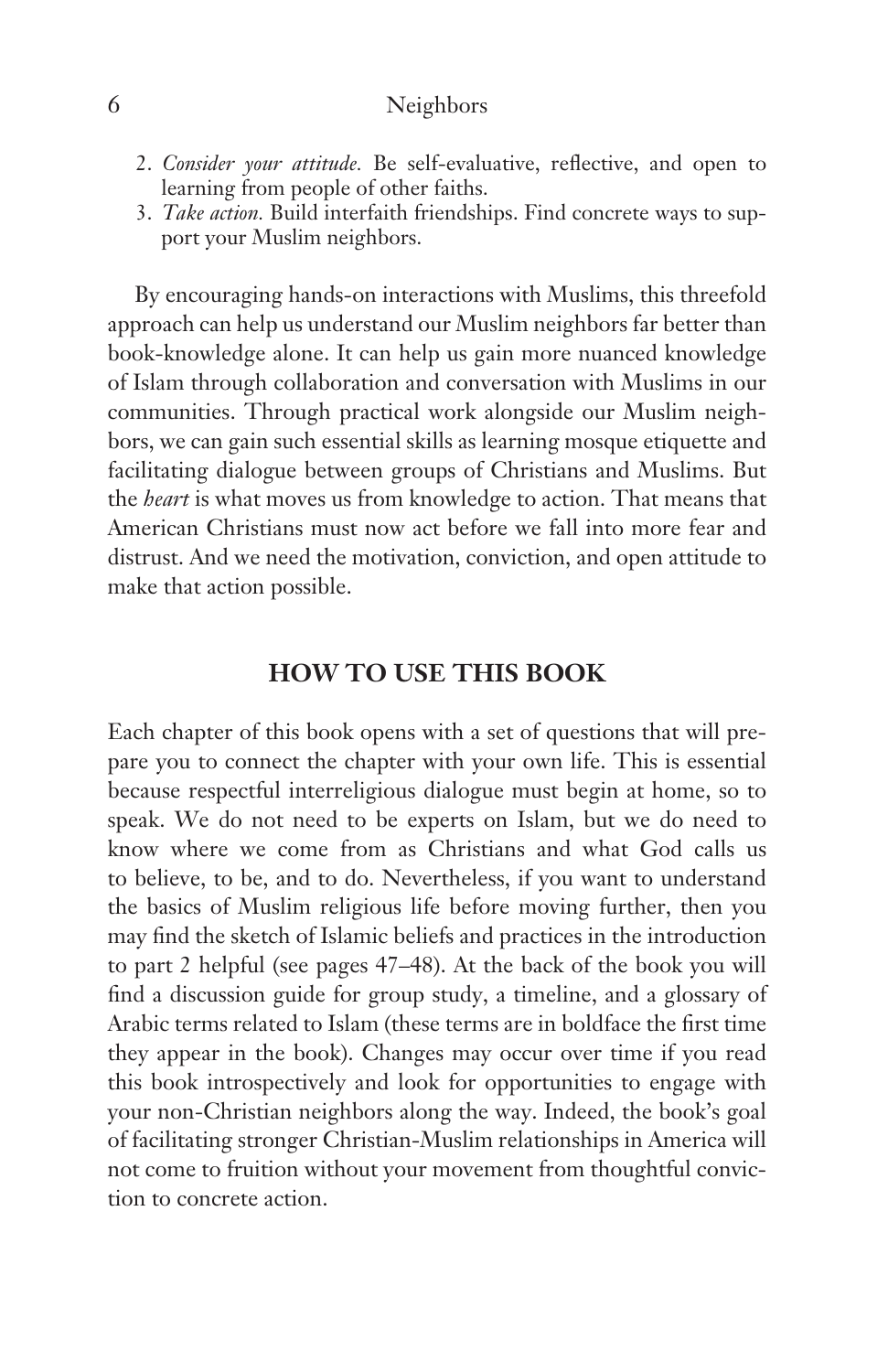## PART I

## When Our Neighbors Have a Different Religion

Learning about another religious tradition must start close to home, with our own sense of identity as Christians and as Americans. This means reflecting on our faith and also reflecting on the churches, American values, and western cultural contexts that shape us. This is especially important if we want better Christian-Muslim *relationships*. Real friendships require us to understand ourselves and the other person. We Christians need to consider

- how we feel about interreligious dialogue,
- how much we really know about Islam—or other non-Christian traditions, and
- our gut reactions when we see Muslims in the grocery store or hear about them on the news.

It is also important to understand the ways that other Christians in America and in the western world tend to approach people of other faiths. Those approaches influence us too.

Our focus in this first part of the book is the United States and the western Christian culture we have inherited. I don't like the language of "East and West" because it suggests that European heritage is completely different from and superior to the cultures of the Middle East and Asia. Our world is much too interconnected for us to believe in such a split. To challenge such assumed divisions, this book does not capitalize *east* or *west* when referring, for example, to western Europe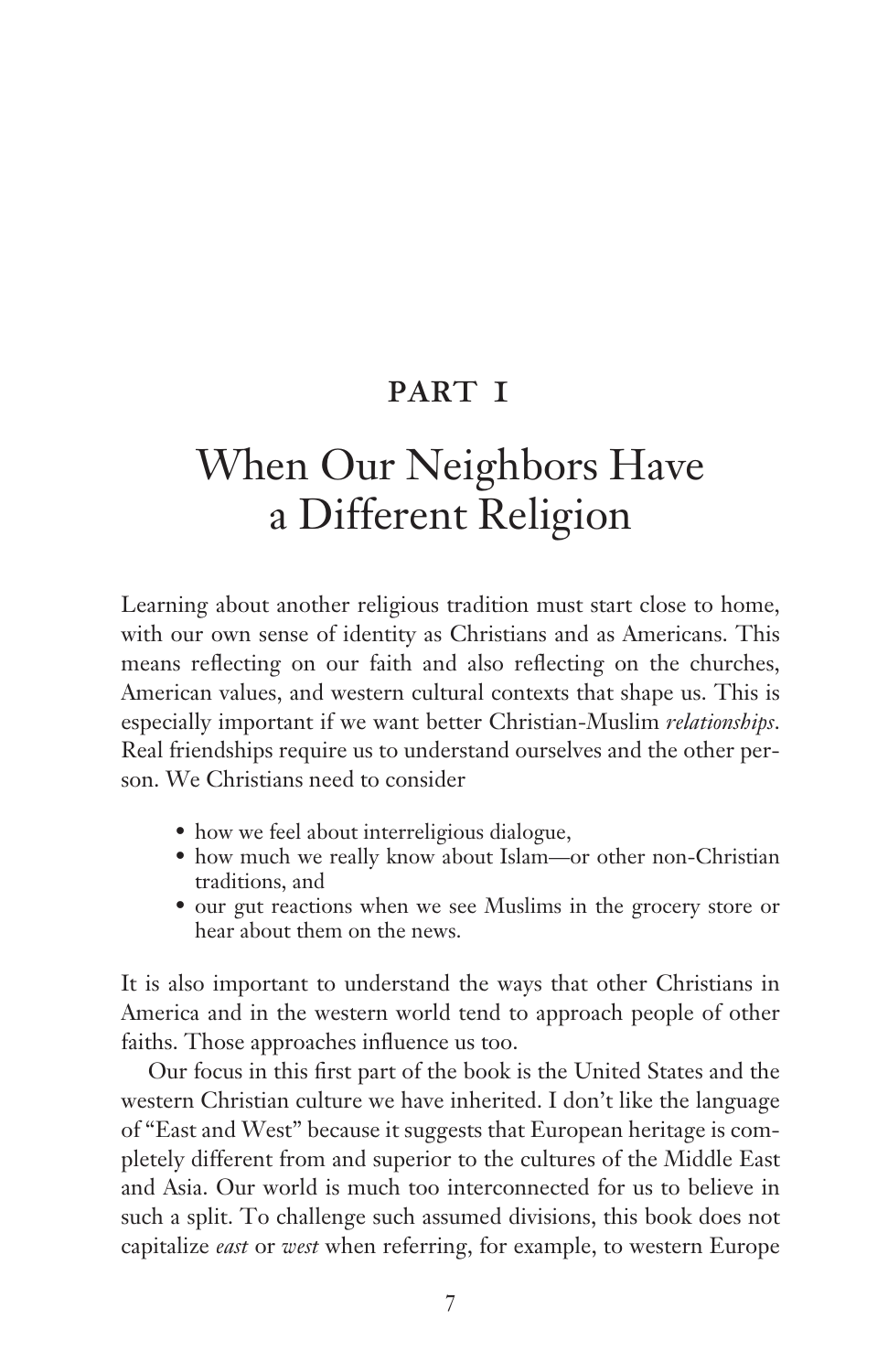or eastern Christianity. I hope this will diminish the lingering power of such terms. When I speak of western Christianity, I mean Roman Catholicism and Protestantism. Protestant and Catholic traditions and western European cultural thought patterns influence how most Christians in the United States approach Islam, even if our family origins are not western European.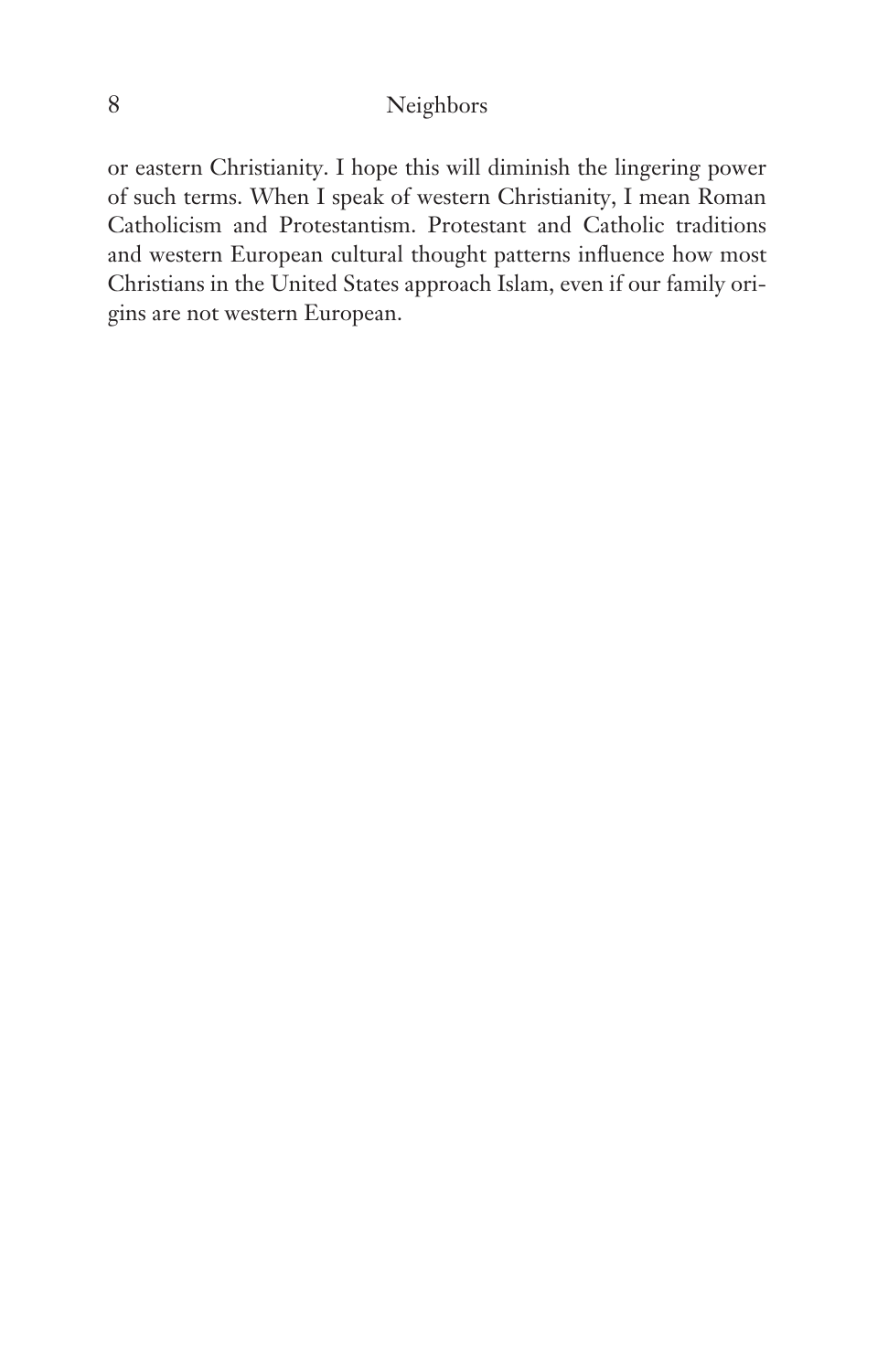## Religious Diversity Starts at Home

*Readers are invited to consider each question before reading the chapter and write their initial responses in the space provided.*

### QUESTIONS FOR REFLECTION

- **1. How much do you know about religions other than Christianity?**
- **2. Where does this knowledge come from? Does it come from**
	- **academic study, books, or other scholarly material?**
	- **news, social media, blogs, podcasts, YouTube videos, or online searches?**
	- **personal encounters, including relationships, travel, and interfaith events?**
- **3. Now or in the past, have you interacted regularly with people of other faiths?**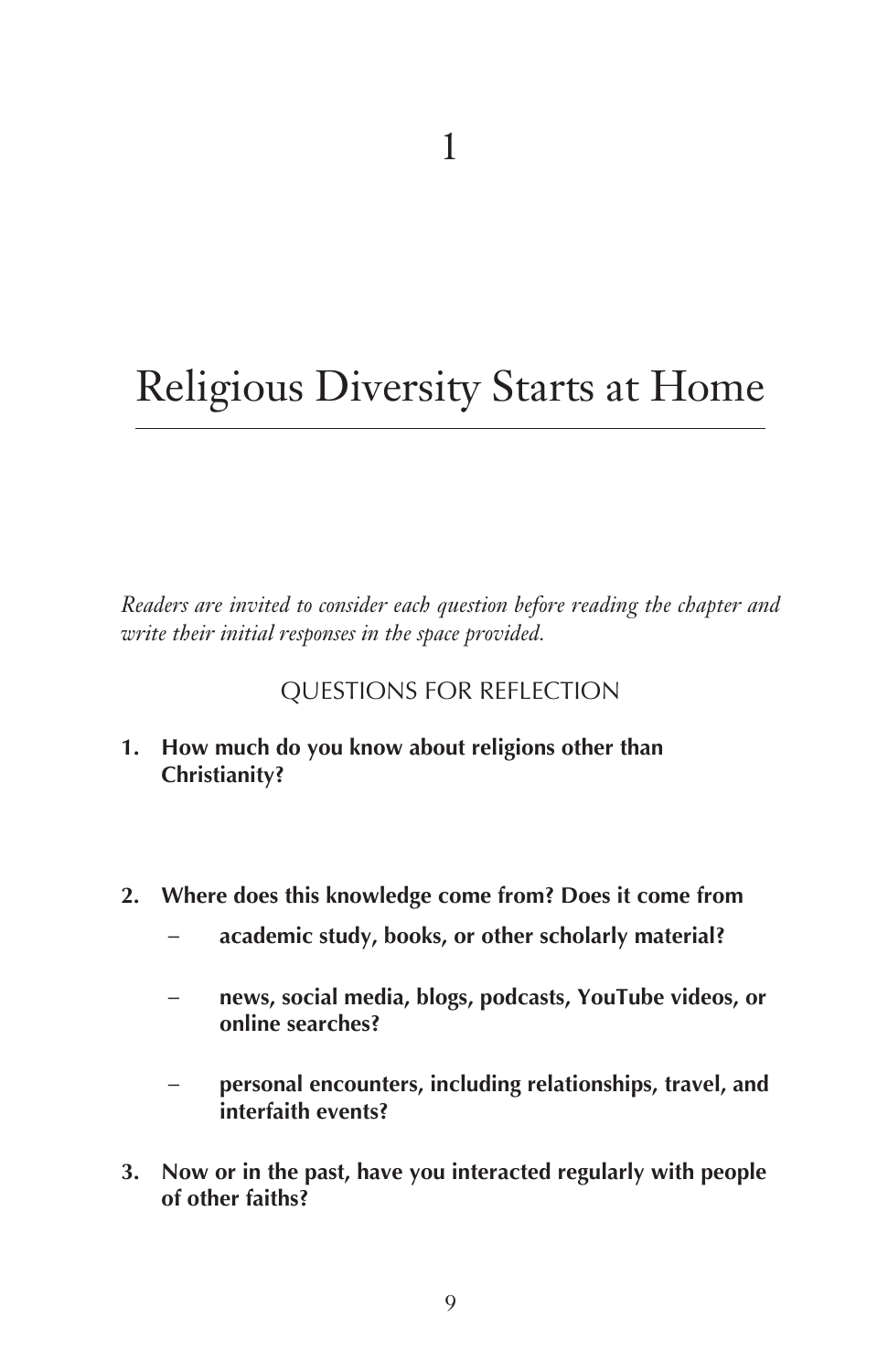**4. How do you feel about religious diversity in the United States? Perhaps you grew up in a place where religious differences were common, or maybe you've never known a Muslim, Jew, Buddhist, or Hindu. Or perhaps you feel uncertain about the growing diversity in your community. What word or phrase would you use to describe your views about religious diversity?**

QQ<del>QQQQQQQ</del>

A growing number of people in the United States identify with religions other than Christianity, including Islam, Judaism, Buddhism, and Hinduism. In a 2015 attention-grabbing study, the Pew Research Center projected that this multireligious growth would continue in the coming decades. Over the same period, the report said, the Christian percentage of the US population would steadily decline. In 2017, Public Religion Research International (PRRI) reported similar findings and emphasized the ethnic dimensions of such religious changes. Only 43 percent of Americans identified as white Christians and only 30 percent were white and Protestant. The title of PRRI founder Robert P. Jones's book aptly summed up this reality: *The End of White Christian America.*<sup>1</sup> *What should American Christians think about these shifting religious and racial demographics? How should we respond to diversity, to religious differences, and especially to the growth of Islam in*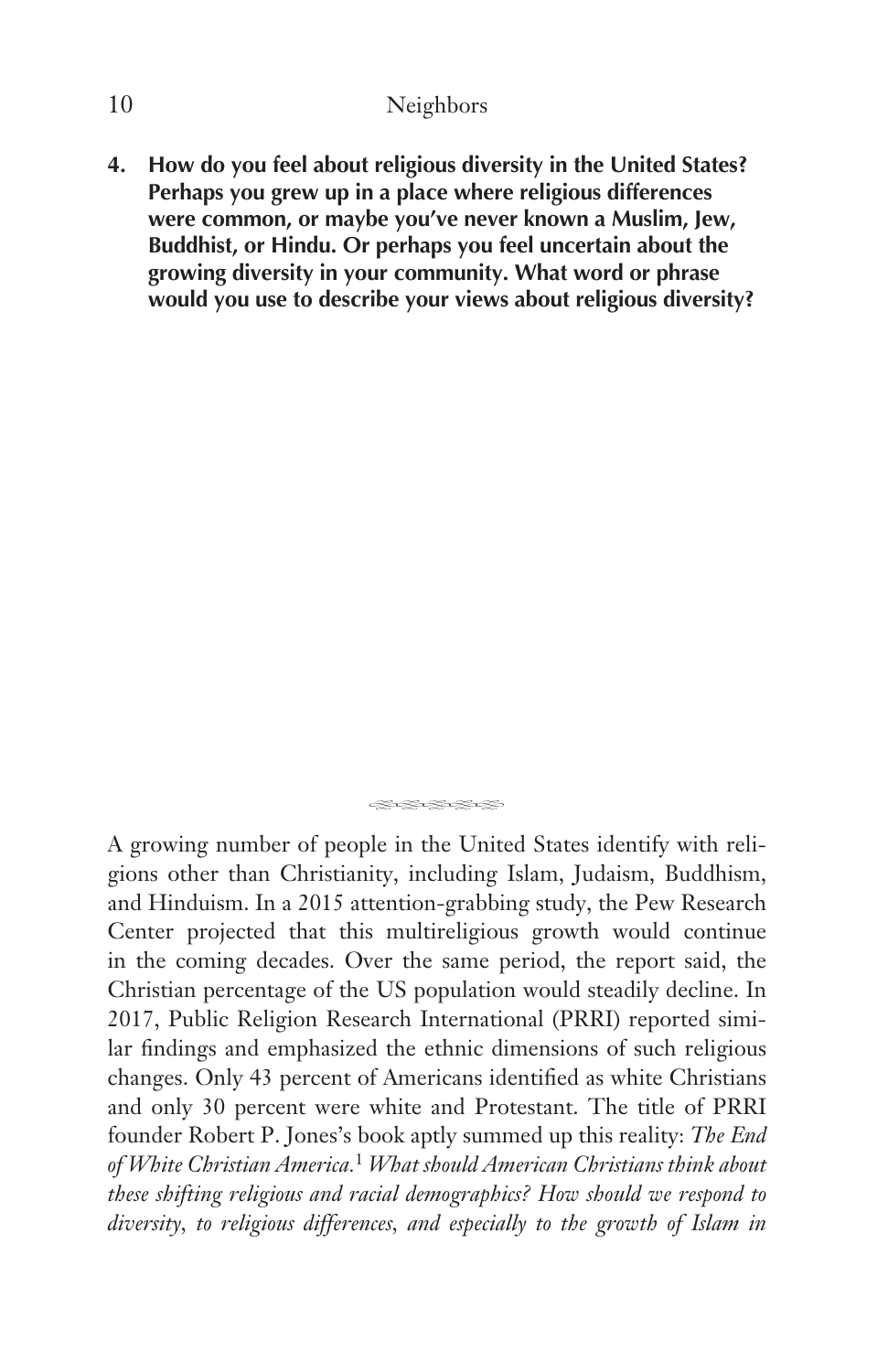*America?* The first question is the focus of this chapter, and we address the second in the next chapter.

Such statistics can unsettle Americans who think of the United States as a Protestant nation or as a Christian nation. These statistics can also be jarring for white Americans who take for granted their majority status. For most US Christians, and not just those who are white, interfaith engagement involves encounters across ethnic and cultural differences. And Americans of all backgrounds have often characterized Islam as a "nonwhite" religion. When applied negatively, this view has made immigration and citizenship more difficult for Muslims. It has also contributed to the recent rise in anti-Muslim hate crimes in the United States.

We see presumptions about race and religion also in anti-Semitic acts, which constitute the majority of religiously-targeted hate crimes reported to American law enforcement today. Whether against Jews, Muslims, or others, many acts of religious bias combine racist rhetoric with Christian symbolism. For example, vandals desecrated a synagogue in Carmel, Indiana, in 2018 with Nazi flags and iron crosses. The iron cross was a Third Reich military medal modeled after the crosses of a German religious order of Crusaders.2 Recall also the hate group (mentioned in the introduction) that called itself "The Crusaders" and planned to attack Somali Muslims in Kansas.

Other books deal more comprehensively with issues of American Christianity and racism, and I shall return to the topic of race in American Christian-Muslim relations in part 2.3 For now, I simply note that anxieties about changing religious demographics in this country are often racially charged. In light of violent reactions to religious diversity, as well as passive feelings of unease, it may be helpful for Christians to consider three things:

- 1. the proper interpretation of demographic statistics,
- 2. the long-standing multifaith character of the United States, and
- 3. the affirmation of pluralism that drives the American promise of "liberty and justice for all."

I address these points in the section below. Then in the final section I consider why American Christians are not more deeply involved in interreligious dialogue.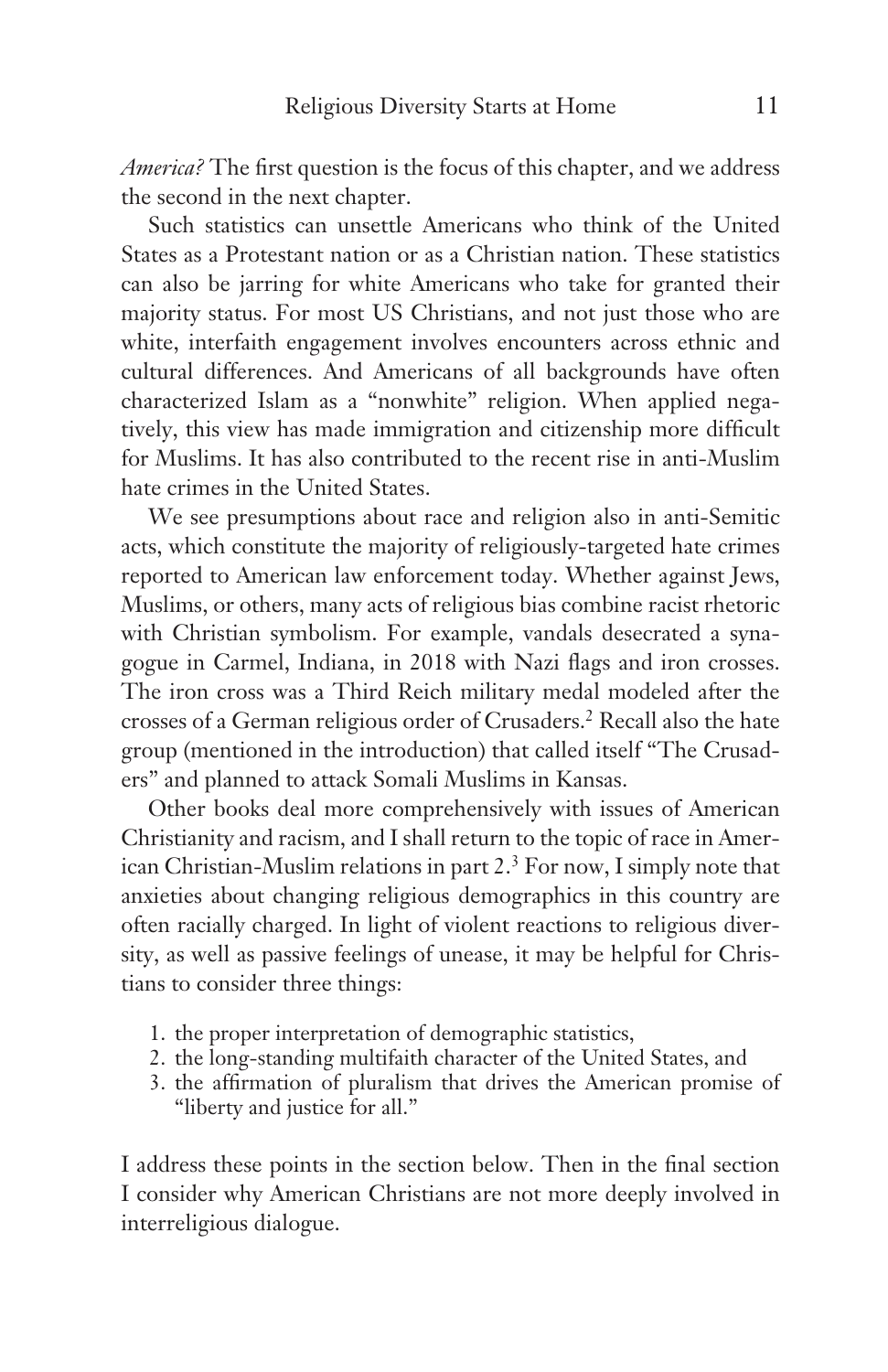#### **WHAT MORE SHOULD WE KNOW?**

First, some media outlets mistakenly suggest that immigration and rising diversity threaten America's Christian majority. *In reality, Christians will make up the majority of the US population for the foreseeable future.* Moreover, the shift in the United States religious composition will be due mainly to the large number of Americans who identify as religiously unaffiliated. These so-called nones made up 22.8 percent of the US population in 2014. Nones include atheists, agnostics, and others who select the category "none" on surveys about religious identity. Their numbers may rise to 25.6 percent by the year 2050. The expected drop in the Christian population over the same period (from 70.6 percent to 66.4 percent) correlates in large part with the rise in this unaffiliated category (see figures 1.1 and 1.2). Nones will continue to outnumber the combined population of American Jews, Buddhists, Muslims, and Hindus (which are, in descending order, the four largest non-Christian traditions in the United States). According to the most recent Pew Research Center studies, one out of every sixteen Americans practices a religion other than Christianity, and 1.1 percent of all Americans are Muslim (around 3.45 million). By 2050 the number of Americans who identify with a religion other than Christianity should increase slightly to one out of every twelve, and Muslims will make up 2.1 percent of the total US population.4



Figure 1.1: US Religious Affiliations in 2014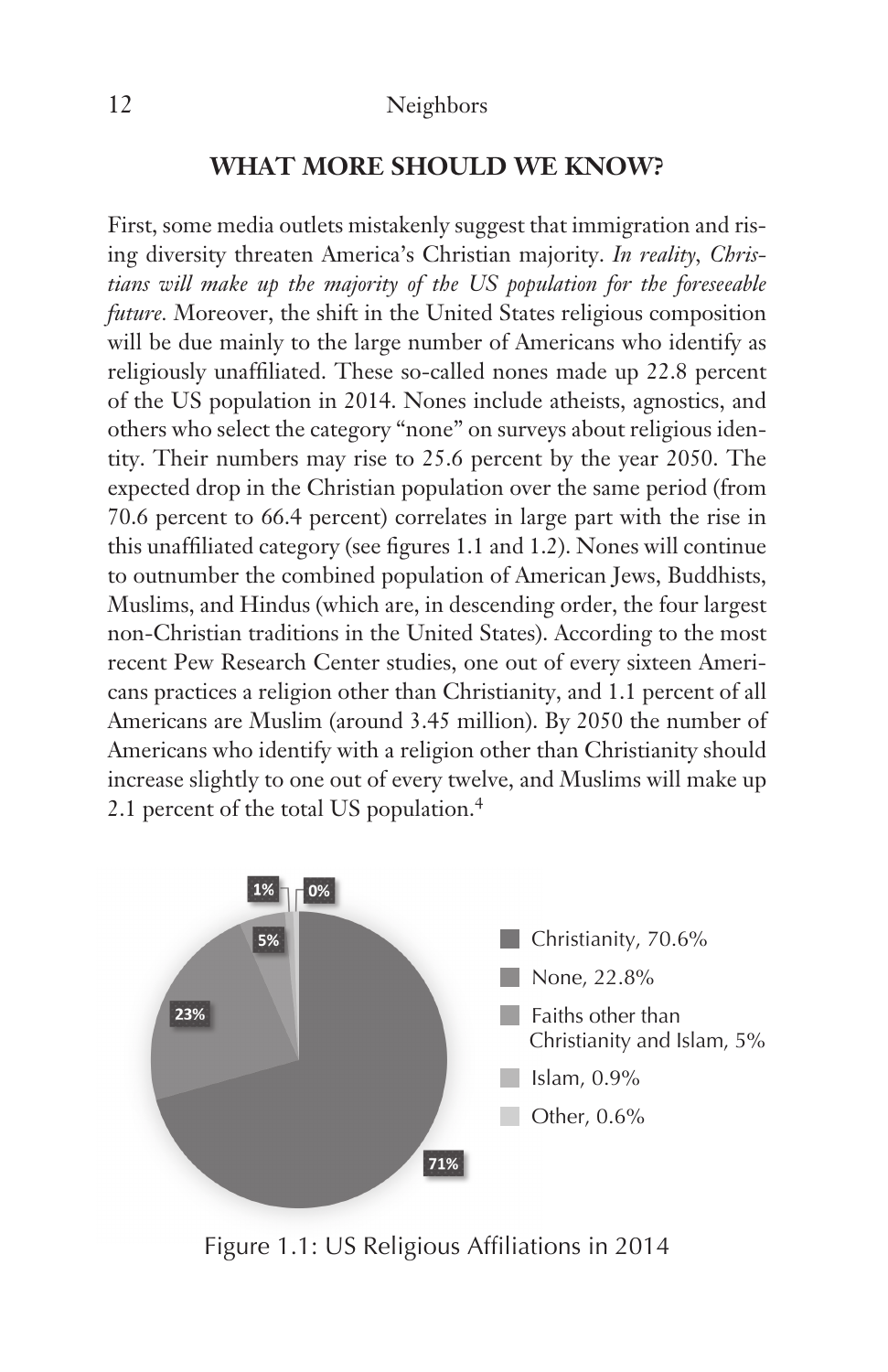

Figure 1.2: US Religious Affiliations in 2050

These numbers indicate that American Christians should expect more opportunities to meet people of other faiths in the coming years. Yet the challenge of the shifting US religious landscape is not, as some suggest, to stop another faith from triumphing over Christianity. Rather, the challenge is for the American Christian majority to learn how to live well alongside neighbors of other faiths or of no religious tradition at all. Indeed this would be our calling even if American Muslims or Hindus or Jews outnumbered American Christians! If we are going to be the neighbors God calls us to be, we will have to learn compassion and empathy for people of other faiths.

This leads to my second point, that *the religious diversity that has caught some Americans by surprise actually has very deep roots*. As Diana Eck reminds us, we should not overlook the "textured pluralism . . . present in the lifeways of the Native peoples" in America before European migrants came to these shores. Those settlers who brought their own diverse traditions to North America included Sephardic Jews, Quakers and Puritans from Great Britain, Reform Christians from the Netherlands, and Catholics from France, Spain, and England.<sup>5</sup> Even in the colonial period, before any of our ancestors would lay claim to United States citizenship, interreligious engagement was already part of the North American reality.

Along with Protestant churches of multiple denominations, the first Jewish synagogues were founded in the American colonies in the eighteenth century. The late nineteenth century brought larger waves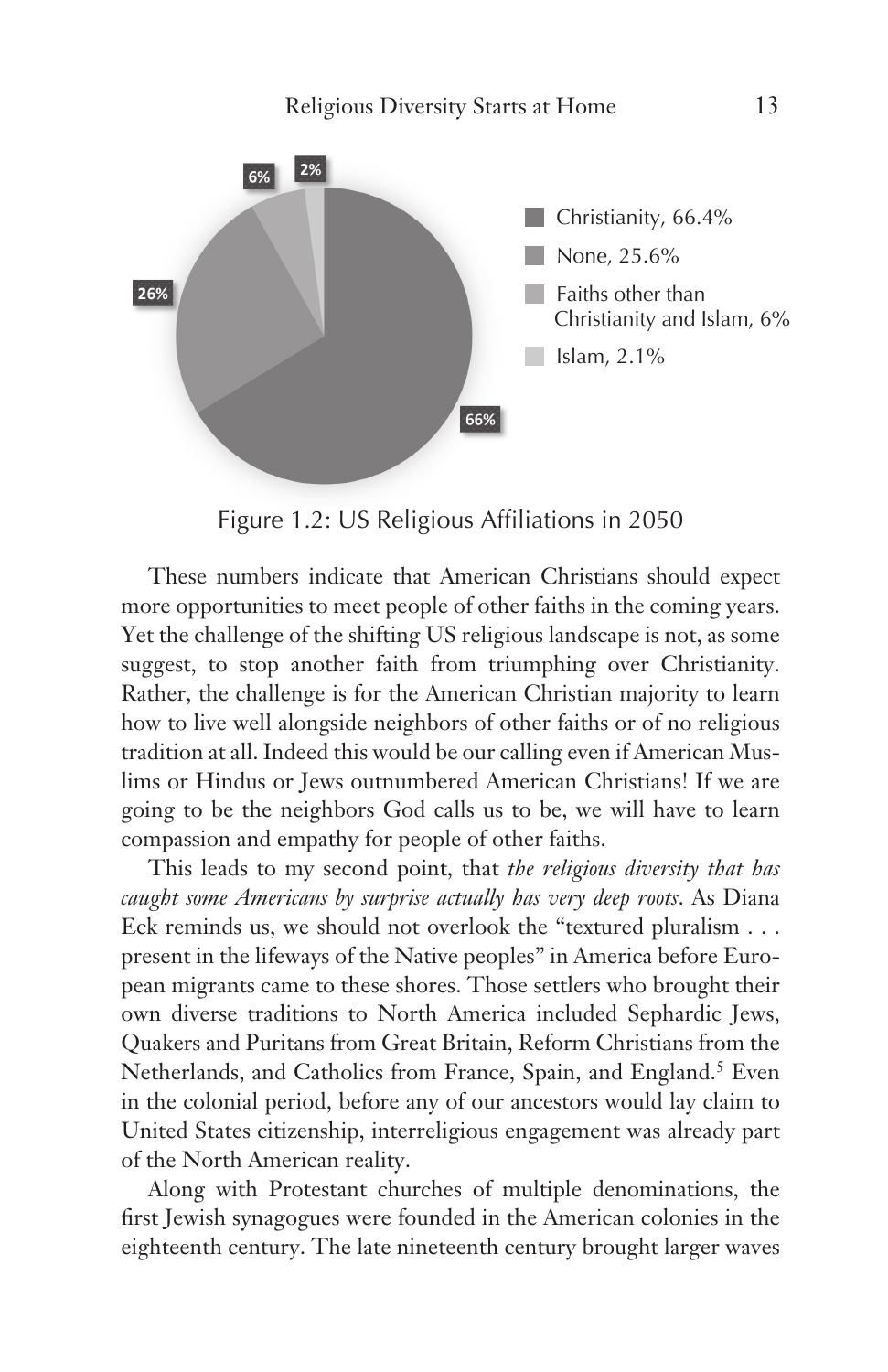of non-Christian communities to the United States, as well as Catholics, Eastern Orthodox, and other non-Protestant Christians. Chinese Buddhists settled in the western United States in the 1840s and soon afterwards established the first American Buddhist temple. The Muslim presence in America dates to the colonial period, and in part to the slave trade. The first evidence of regular, communal Muslim prayer in the United States comes from early twentieth-century North Dakota, a gathering point for Syrian peddlers.<sup>6</sup> Despite persistent Eurocentric imaginings of US history as a western Christian story, Americans have long had a multifaith heritage.

Third, and finally, although progress has not come without struggle, to be an American is to value diversity of belief and culture. Pluralism has long defined American political and social structures. Take, for example, the Immigration and Nationalization Act of 1965. It opened US borders to individuals of non-European descent and spurred further religious pluralization. Because of this change during the civil rights era, Eck noted that our so-called Christian country had become "the world's most religiously diverse nation" by the 1990s.<sup>7</sup>

For Eck, as a committed Christian, this long-standing pluralism means that all Americans ought to reaffirm the free exercise of religion as mandated in the Constitution. The framers of the First Amendment might not have imagined how many religious communities would find a home in twenty-first-century America, Eck admits. "But," she says, "the principles they articulated—the 'nonestablishment' of religion and the 'free exercise' of religion—have provided a sturdy rudder through the past two centuries as our religious diversity has expanded."8 Considering how important religious liberty was to these "founding fathers" as far back as the 1700s, others have similarly argued for religious diversity as an American civic ideal based on our nation's founding principles.9

Eboo Patel, head of Interfaith Youth Core in Chicago, writes that the promise of America rests on people of deep, if different, faiths working with one another. He says that the United States at its best is defined by the mixing of democracy and plurality. The challenge is for the current generation to carry this on. We must continue "welcoming religiously diverse people, nurturing positive relations among them, and facilitating their contributions to the nation." For Patel, a committed Muslim, the participation of all citizens will enrich the whole.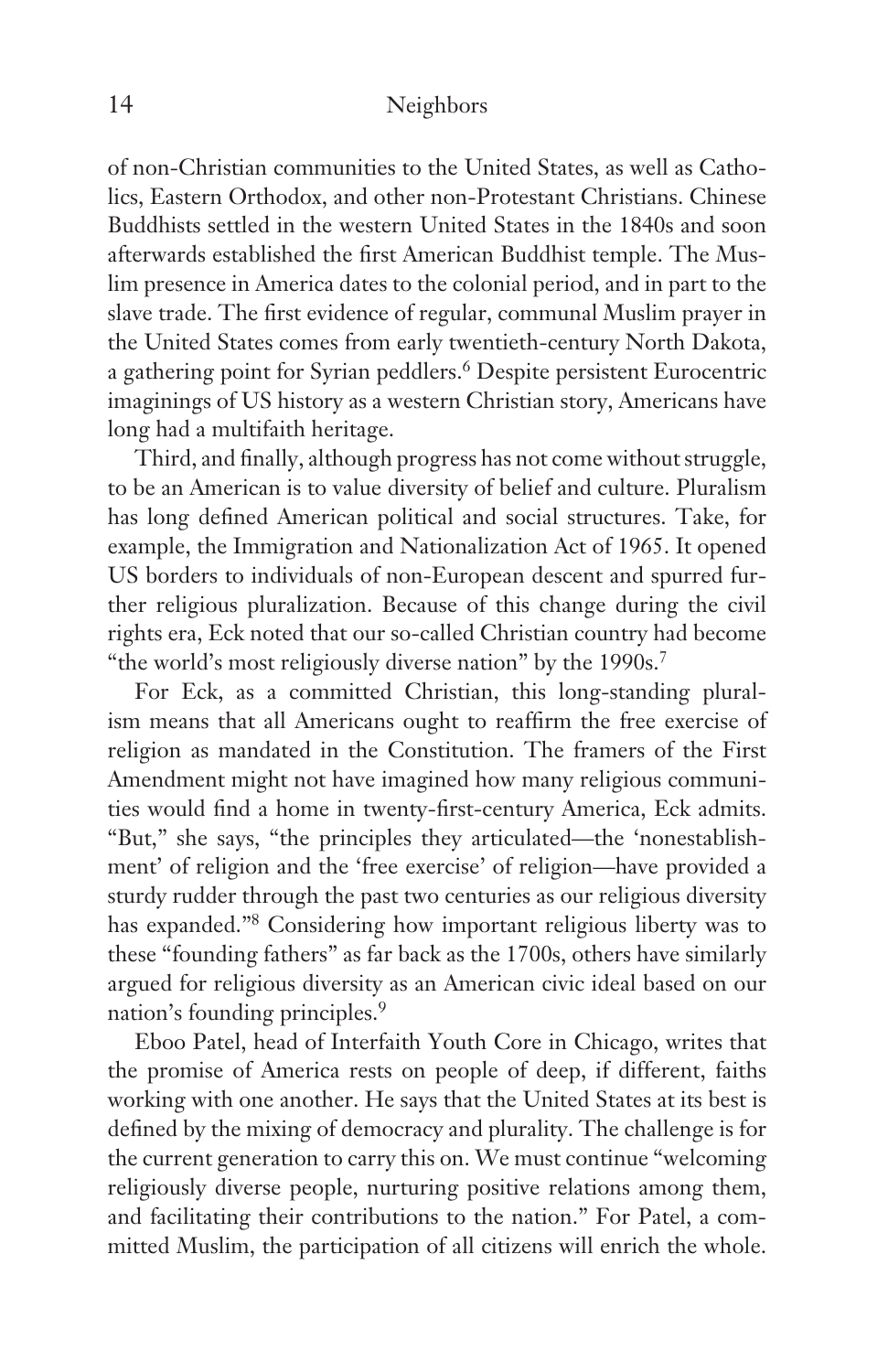Yet anti-Muslim sentiment poses a threat for America's potential to be one nation formed by people of many faiths.10

For many Christians in America, religious tolerance makes sense as a good civic value. Even those Christian leaders who are critical of organized interfaith initiatives usually affirm that all of us ought to get along with our neighbors. *But in reality very few Americans, and very few American Christians, experience meaningful interfaith dialogue with their neighbors on a regular basis.* 

Today, more American Christians than ever before live and work alongside people of other faiths. We usually do so in peace, but a significant number of American Christians say they don't know even one person who practices a faith other than Christianity. Only 35 percent of Protestants and 31 percent of Catholics reported knowing at least one Muslim. The Pew Research Center study documenting these numbers linked personal familiarity with positive views of other faith groups.11 This is a hopeful sign, but it would have greater bearing if more people took opportunities to form real friendships with people of different faiths—or to find out and show respect for the religious traditions of their colleagues and neighbors.12

We will learn more in the next chapter about the vocal minority in this country that responds with hostility to religious difference. Later we will also see examples of the growing interfaith movement in the United States. Yet the word that describes the way most of us respond to religious diversity is *inaction.* This includes lack of contact, avoidance of contact, and casual contact without relationship building*.* In places where we simply do not encounter that many non-Christians, this inaction includes the assumption that everyone else is a Christian just like us.13

### **WHY MEANINGFUL INTERFAITH ENGAGEMENT ISN'T THE NORM IN THE UNITED STATES**

*So why is deep, meaningful interreligious engagement unusual for most American Christians?* There are a number of reasons. The following list is not exhaustive, but I expect some of these points will resonate with you:

1. *Lack of opportunity.* Face-to-face dialogue may be a challenge in places where the population is (or appears to be) religiously homogenous.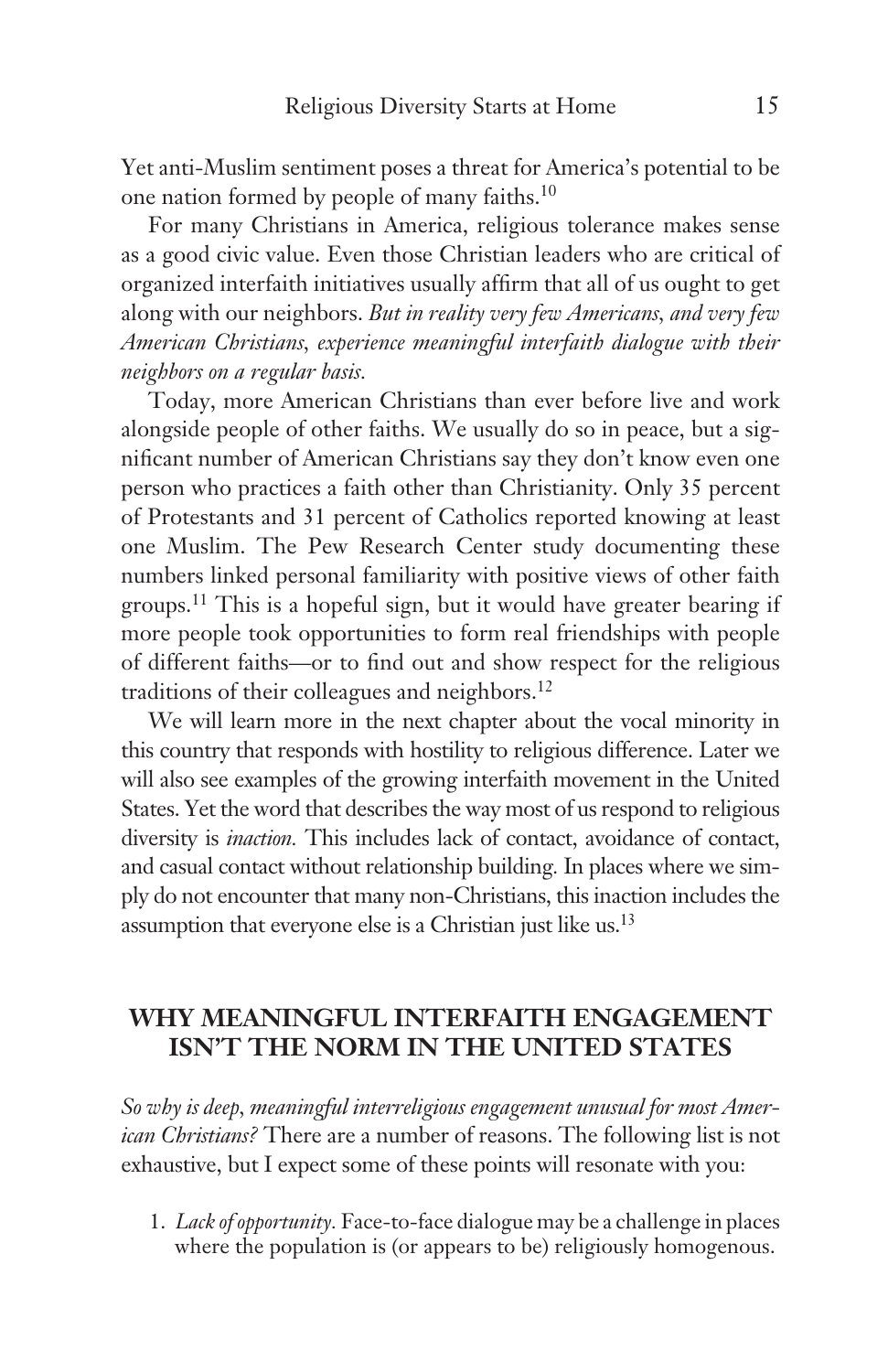- 2. *Fear and distrust of difference.* Fear causes people to avoid interfaith encounters or to engage with members of other faiths in negative ways.
- 3. *Polite social distance.* Some take the attitude of "live and let live." This means respecting others' rights to practice their faith and avoiding the topic of religion in polite conversation.
- 4. *Confusion about the meaning of "interfaith."* Some people assume that interfaith dialogue is an activity for a certain segment of the population, like clergy or theologians.
- 5. *Sense of threat to one's own faith.* Others are concerned that participation in interfaith initiatives will require watering down their faith. They may see such work as an attack on their deeply held religious convictions.
- 6. *A drive to convert others.* Finally, some Americans reject interfaith dialogue because it does not fit with their sense that Christians have a duty to evangelize and convert people of other faiths.

For these and other reasons, Americans of different religions avoid deep engagement with one another. For Christians, being in the majority makes it easy to ignore those who are not. Members of other religions find their own reasons to avoid serious conversations with the religious "other."

The first two issues—lack of opportunity and fear—result from the reality that people who practice religions other than Christianity are still very much the minority in the United States. Regular interaction with neighbors, coworkers, or classmates of different faiths can prompt positive relationships and dismantle apprehensions. In contrast, lack of contact merely sustains fear and distrust. In such circumstances, people base their judgments on information from other sources like the news, social media, and what they hear from religious and political leaders. In these circumstances, we may become susceptible to Islamophobia, or "a *social* anxiety toward Islam and Muslim cultures." Such anti-Muslim bias in the United States does not typically arise from traumatic personal experiences. Instead, Americans who do not know any Muslims personally often develop anxiety about Islam due to media images and stories about Muslims in distant places.<sup>14</sup>

The last two issues I identified—religious suspicion and the drive to convert—are also related to our country's demographics. The historical Protestant majority in the United States has contributed to these trends in religious thinking. The first major contact between American Protestants and global religions came on the foreign mission field.